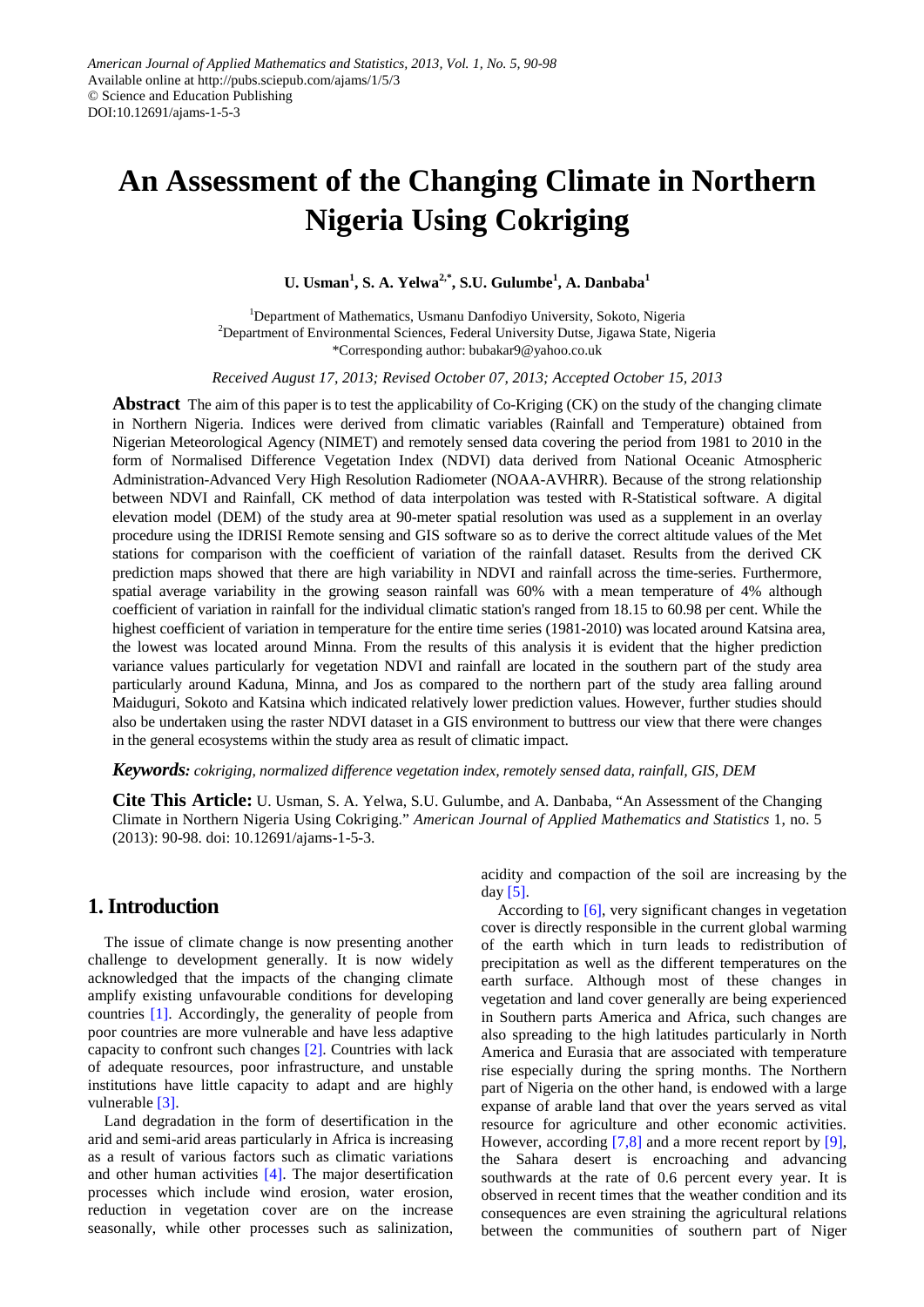republic and their Nigerian counterparts. Thus, the role of prevailing climatic conditions on vegetation biomass in different regions of the world have been discussed extensively by different authors such as [\[10-16\].](#page-7-6)

#### **1.1. Theoretical Background**

[\[17\]](#page-7-7) compared the vegetation response to precipitation in Sahel and East Africa from 1982 to 1985 and found that the spatial patterns of annually-integrated NDVI are closely related to their mean annual precipitation. There are also a number of different studies that have analyzed the influence of precipitation, temperature, atmospheric circulation on vegetation dynamics and biomass at high latitudes such as  $[18,19]$ . However, when  $[20]$  analyzed the inter-annual trends in annual and seasonal vegetation productivity from 1982 to 1990 and its relationship to temperature and precipitation across the northern part of the mid-high latitudes, their study indicated increased vegetation greenness. On the other hand, [\[21\]](#page-7-10) investigated the geographical distribution of global greening trends and their climatic correlates and reported that temperature was the primary climatic factor associated with greening in the northern high latitudes as well as western Europe, while precipitation was a strong correlate for greening in the fragmented regions only, but with decrease in greenness in the southern parts of America and Africa and central Australia.

With regards to modelling of precipitation, [\[22\]](#page-7-11) proposed two methods in modelling the space-time correlation of precipitation. The first method was the inference of spatial variogram models specific to a particular time and their subsequent combination. The second method was the inference of space-time variogram model by contouring experimentally, available variogram values for various spatial and temporal lags in a distancetime variogram graph. In both methods the global technique of Ordinary Least Squared (OLS) regression analysis was utilized. The OLS regression is based on the assumption of spatial stationarity, therefore, the use of this global technique over relatively wide areas is constrained by local level of spatial variability of the observed relationships [\[23\].](#page-7-12) Compared to the OLS method, there is the Geographically Weighted Regression (GWR) which is relatively a new method that takes into account spatially varying relationships in a regression analysis [\[24\].](#page-7-13) However, the potential use of GWR using remotely sensed data and GIS techniques was presented b[y \[25\].](#page-7-14) Thus, [\[26\]](#page-7-15) explored this potentiality by studying the relationships between NDVI and the local level atmospheric constituents consisting of precipitation and temperature in the state of Minnesota from 1990 to 1997 using the GWR and spatial interpolation techniques. That analysis focused on the summer months because such relationships are more apparent in northern mid-latitude regions. In comparison to traditional OLS, there was a substantial improvement in the analysis from this study by [\[26\]](#page-7-15) because the average  $R^2$  value increased from 24% to 67%. However, the overall relationship between the different atmospheric constituents and NDVI were broadly consistent with the different types of land use across their study area with the highest correlation located in forested locations.

In comparison to the arid and semi-arid climates which are characterized with high variability of climatic variables running from one year to another, such variability is particularly extreme with regards to rainfall. This was presented on a map of the inter-annual variability of rainfall across the globe by [\[27\]](#page-7-16) where areas of greatest irregularities correspond to semi-arid and desert areas. In other development however, [\[28\]](#page-7-17) studied the irregular urban development and green space destruction using NDVI, principal component analysis (PCA) and post classification methods using Saqqez city as a case study. These three techniques were employed to detect the green space changes. On the other hand Thematic Mapper (TM) and Enhanced Thematic Mapper Plus (ETM+) dataset from 1989 to 2009 were used to determine land use changes, especially the physical development of the area and its devastating effects on the green space. The result showed that green space has been reduced from 530 ha in 1989 to 198.3 ha in 2009. In that study, the capabilities of Landsat data oriented towards determining land use changes via the standard methods was examined. The result showed that NDVI and post classification analysis methods were better than PCA in detecting the devastating effects of unplanned constructions and forming projects on Saqqez's green space.

However, this was analysed within a GIS environment using remote sensing and GIS software rather than specifically a stand-alone statistical software.

With regards to Geostatistics which is based on the theory of regionalized variables [\[29,30,31\],](#page-7-18) this is increasingly explored because it allows one to capitalize on the spatial correlation between neighbouring observations to predict attribute values at unsampled locations. Some authors [\[32,33\]](#page-7-19) have shown that the geostatistical prediction technique (kriging) provides better estimates of rainfall than conventional methods. Recently, [\[34\]](#page-7-20) found that the results depend on the sampling density and that, for high-resolution networks (e.g. 13 raingages over a 35 km2 area), the kriging method does not show significantly greater predictive skill than simpler techniques, such as the inverse square distance method. Similar results were found by [\[35\]](#page-7-21) when they compared kriging and multiquadratic surface fitting for various gauge densities. In fact, besides providing a measure of prediction error (kriging variance), a major advantage of kriging over simpler methods is that the sparsely sampled observations of the primary attribute could be complemented by secondary attributes that were more densely sampled. For rainfall, secondary information was taken in the form of weather-radar observations. A multivariate extension of kriging, known as cokriging, has been used for merging rain gauge and radar-rainfall data [\[36,37\].](#page-7-22) However, [\[38\]](#page-7-23) used another geostatistical technique with an external drift, to combine both types of information. In that study, another valuable and cheaper source of secondary information was considered ie, a digital elevation model (DEM). Precipitation tends to increase with increasing elevation, mainly because of the orographic effect of mountainous terrain, which causes the air to be lifted vertically, and the condensation occurs due to adiabatic cooling. For example [\[39,40\]](#page-7-24) reported a significant 0.75 correlation between average annual precipitation and elevation recorded at 62 stations in Nevada and southeastern California. In that experiment, a multivariate version of kriging, called cokriging to incorporate elevation into the mapping of rainfall was utilised. A more straightforward approach consists of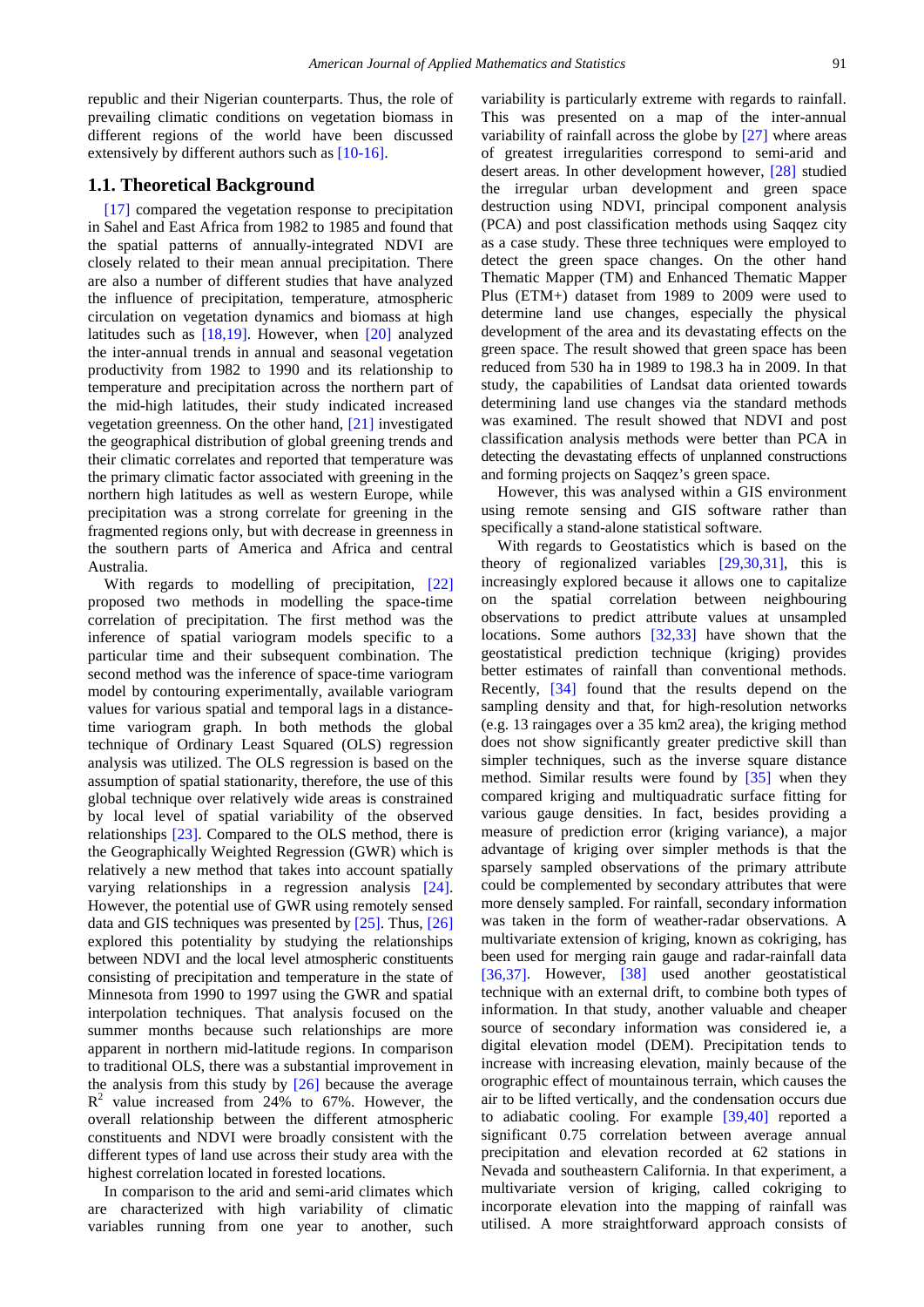estimating rainfall at a DEM grid cell through a regression of rainfall versus elevation [\[41\].](#page-7-25) Furthermore, [\[42\]](#page-7-26) examined different models such as, thiessen polygons, inverse distance, second order polynomial, ordinary kriging and universal kriging for distribution of monthly rainfall in southern Florida. From that study ordinary kriging method had the lowest error (1.32).

Another study by [\[51\]](#page-8-0) showed that the method of thin plate smoothing splines was the most accurate method for interpolation of soil salinity. However, when [\[52\]](#page-8-1) compared the performance of three interpolation methods (nearest neighbour, ordinary kriging, and cokriging) for soil moisture retention curves they found that ordinary kriging and cokriging were the most accurate.

The aim of this study focused on Northern Nigeria is to determine the applicability of modelling using Co-kriging (CK) with remotely sensed data so as to assess how vegetation distribution are affected by climatic impacts.

#### **2. The Study Area**

The study area is centred on twelve climatic stations located in the Northern part of Nigeria namely, Birinin-Kebbi, Funtua, Gusau, Jos, Kaduna, Kano, Katsina, Maiduguri, Minna Sokoto Yelwa and Zaria falling between Latitude 9º to 14º N and Longitude 2º to 14.5º E. The study area falls in the arid and semi arid areas characterised with low rainfall and less vegetation cover in the extreme northern Nigeria except in the central and montane parts of the country where rainfall is much higher and vegetation more greener. Average annual temperature is 29ºC, average minimum temperature is 13ºC in January while average maximum temperature is 38ºC in April. The Average daily sunlight duration is 9 hours while mean annual rainfall is 72mm which comes between June to October (Figure 1).



**Figure 1**. The study area covering the selected climatic stations in Northern Nigeria

#### **2.1. Data and Methods**

In this study climatic data in the form of rainfall, minimum and maximum temperatures, obtained from 12 climatic stations managed by the Nigerian Meteorological Agency (NIMET) were utilised. The dataset contain monthly records for growing seasons (June- September) covering the period of 1981-2010 and were used as input variables for the analysis. The climatic stations though not evenly distributed over the study area, are located across the representative land cover types found there. Other dataset utilised in this study was obtained from National Oceanic Atmospheric Administration-Advanced Very High Resolution Radiometer (NOAA-AVHRR) in the

form of raster monthly maximum value (MVC) NDVI composite data sets of the same time-series (with the exception of September-December 1994 months which were contaminated with cloud cover). Their yearly averages, standard deviations and coefficient of variations were computed. A map of the study area was also prepared in a GIS environment so as to clearly indicate the locations of the climatic stations. A 90-meter spatial resolution digital elevation model (DEM) of the study area was also windowed from a DEM of Nigeria obtained from the Shuttle Radar Topography Mission (SRTM) instrument provided by the United States Geological Survey (USGS). This DEM image of the study area was used as a supplement in an overlay procedure using the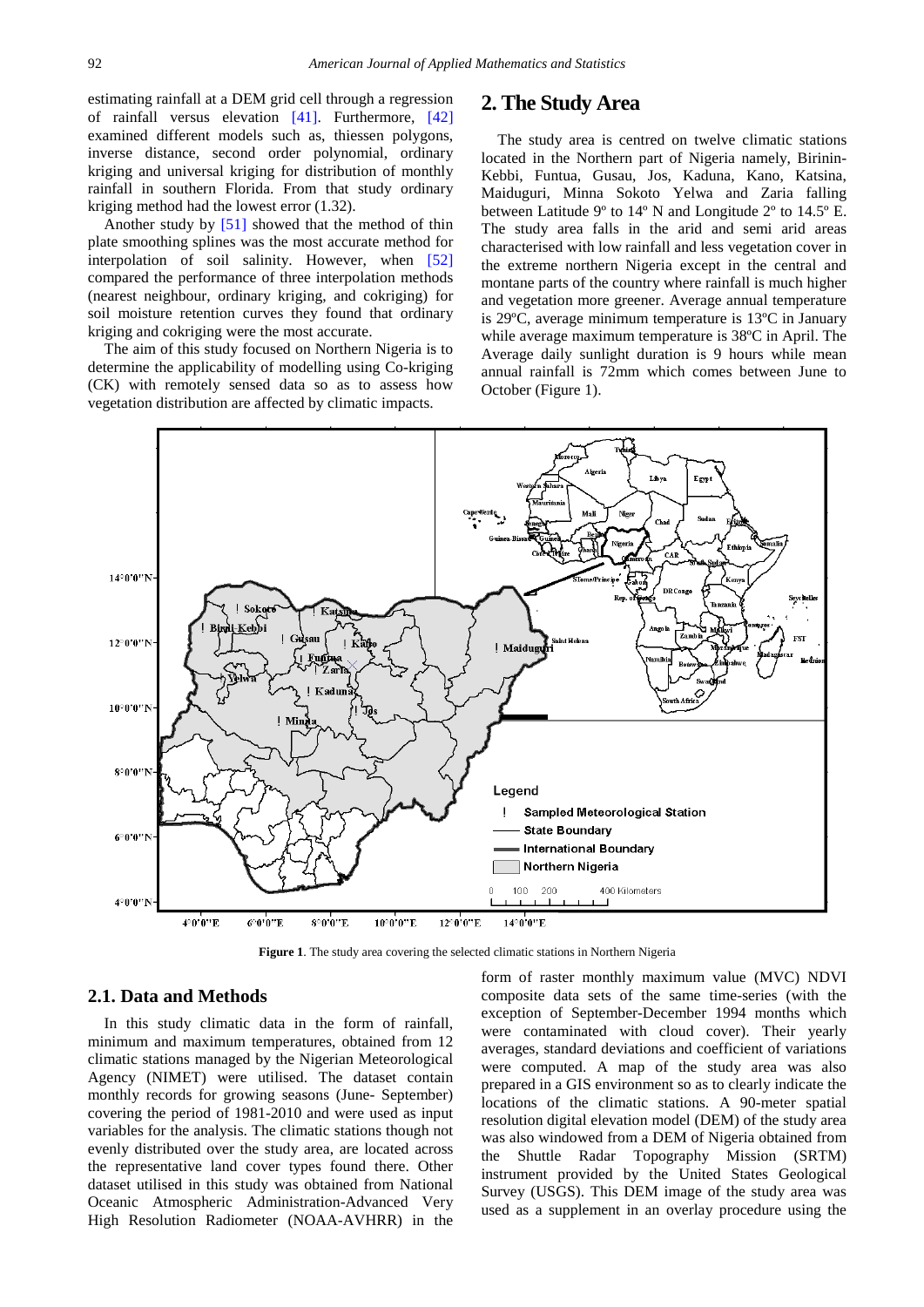IDRISI Andes Remote sensing and GIS software so as to derive the correct altitude values of the climatic stations.

#### **2.2. Co-kriging Modeling**

Co-kriging is a geostatistical technique developed to improve the prediction of a variable using the information on other spatially correlated variables which are generally more densely sampled. The variables are called coregionalized and are spatially dependent [\[43\].](#page-7-27) Co-kriging is an extension of ordinary kriging in a case of two or more spatial or spatio-temporal variables. In Cokriging, the explanatory variables are spatial, temporal or spatiotemporal with expected values and variograms as compared to ordinary kriging in which explanatory variables are fixed [\[44\].](#page-7-28)

The matrix formulation of co-kriging has been described by [\[29,44,45\].](#page-7-18) A cokriging estimate is a linear combination of both primary and secondary data values as shown by  $[46]$  in given equation :

$$
\hat{y}(s_0) = \sum_{i=1}^{n} a_i U_i + \sum_{j=1}^{m} b_j V_j \tag{1}
$$

Where  $\hat{y}(s_0)$  is the estimate of *y* at location 0;  $u_1, \dots, u_n$ are the primary data at *n* nearby locations;  $v_1, \ldots, v_n$  are the secondary data at *m* nearby locations;  $a_1, \ldots, a_n$  and  $b_1, \ldots, b_m$  are the co-kriging weights to be determined.

The development of the co-kriging system is identical to the development of the ordinary kriging system. The definition of estimation error is stated as :

$$
R = \hat{y}(s_0) - y(s_0) = \sum_{i}^{n} a_i U_i + \sum_{j}^{m} b_j V_j - y(s_0) \quad (2)
$$

Where  $U_1, \ldots, U_n$  are the random variables representing *U* at the *n* locations and  $V_1, \ldots, V_n$  are the random variables representing *V* at *m* locations.

An expression for the variance of the estimation error in terms of the co-kriging weights and the covariances between the random variables are:

$$
Var(R)
$$
  
=  $\sum_{i}^{n} \sum_{j}^{n} a_{i} a_{j} Cov(U_{i}U_{j}) + \sum_{i}^{m} \sum_{j}^{m} b_{i} b_{j} Cov(V_{i}V_{j})$   
+  $2\sum_{i}^{n} \sum_{j}^{M} a_{i} b_{j} Cov(U_{i}V_{j}) - 2\sum_{i}^{n} a_{i} Cov(U_{i}U_{0})$   
-  $2\sum_{j}^{m} b_{j} Cov(V_{j}U_{0}) + Cov(U_{0}U_{0})$  (3)

Where  $Cov(U_iU_j)$  is the auto covariance between  $U_i$ and  $U_i$ ,  $Cov(V_iV_i)$  is the auto covariance between *V* and  $V_i$  and  $Cov(U_iV_i)$  is the cross-covariance between  $U_i$  and  $V_j$ .

The set of cokriging weights thus, must satisfy two conditions. First, the weights must be such that the estimate given in Equation (1) is unbiased. Second, the weights must be such that the error variances given in Equation (3) are the smallest possible. One way of guaranteeing unbiased ness is to ensure that the weights in the first term sum to 1 while those in the second sum to 0 [\[47,48\]:](#page-8-3)

$$
\sum_{i=1}^{n} a_i = 1 \quad and \quad \sum_{j=1}^{m} b_j = 0 \tag{4}
$$

The Lagrange multiplier method may be used to minimize error variance with two constraints. To implement the method we simply equate each nonbiased condition to 0, multiply by a Lagrange multiplier and add the result to Equation (3). This gives the following expression:

$$
Var(R) = w^{t} C_{z} w + 2\mu_{1} \left( \sum_{i=1}^{n} a_{i} - 1 \right) + 2\mu_{2} \left( \sum_{j=1}^{m} b_{j} \right) (5)
$$

Where  $\mu_1$  and  $\mu_2$  are the lag range multiplier. The minimized error variance can be calculated using equation (3) or it can be simplified by making substitutions using the Lagrange multipliers. The simplified version is:

$$
Var(R) = Cov(U_0U_0) + \mu_1
$$
  
-  $\sum_i^n a_i Cov(U_iU_0) - \sum_j^m b_j Cov(V_jU_0)$  (6)

Cokriging is the method having the best theoretical foundation, meaning that no assumptions are made on the nature of the correlation between the two variables. It exploits more fully the auxiliary information by directly incorporating the values of the auxiliary variable and measuring the degree of spatial association with the primary variable through the cross-semivariogram. The technique of cokriging improves the estimation and reduces the variance of the estimation error, but at the same time is much more demanding than ordinary kriging. The calculation of the cross-semivariogram and the fitting of a theoretical model becomes very difficult, particularly when the two variables are not strongly correlated [\[49\].](#page-8-4)

# **3. Results and Discussion**

A summary result of the analysis for the rainfall and temperature variability for the 30-year period covering the area within the 12 climatic stations is presented in Figure 2. However, the spatial average of variability in the growing season rainfall account to 60% with a mean temperature of 4% although the coefficient of variation in rainfall ranged from 18.15 to 60.98 per cent for the individual climatic stations. While the highest coefficient of variation in temperature for the entire time series (1981-2010) was located within Katsina area, the lowest was located around Minna. Thus, based on the threshold value of coefficient of variation of rainfall reported by [\[50\]](#page-8-5) the border between equilibrium and non- equilibrium dynamics of ecosystem for this study area can be suggested to fall approximately around latitude 13ºN. By implication, this suggests that areas around Sokoto and Katsina experienced more changes in vegetation NDVI, and possibly their ecosystems. However, further studies using the whole time series NDVI dataset within GIS environment is more likely to prove this assertion. In Figure 3 a comparison between the coefficient of variation of the rainfall and altitude data derived from a digital elevation model (DEM) of the climatic stations is presented, suggesting that the lower the altitude, the higher the coefficient of variation in rainfall for most stations except for Zaria, Funtua and Jos. This may also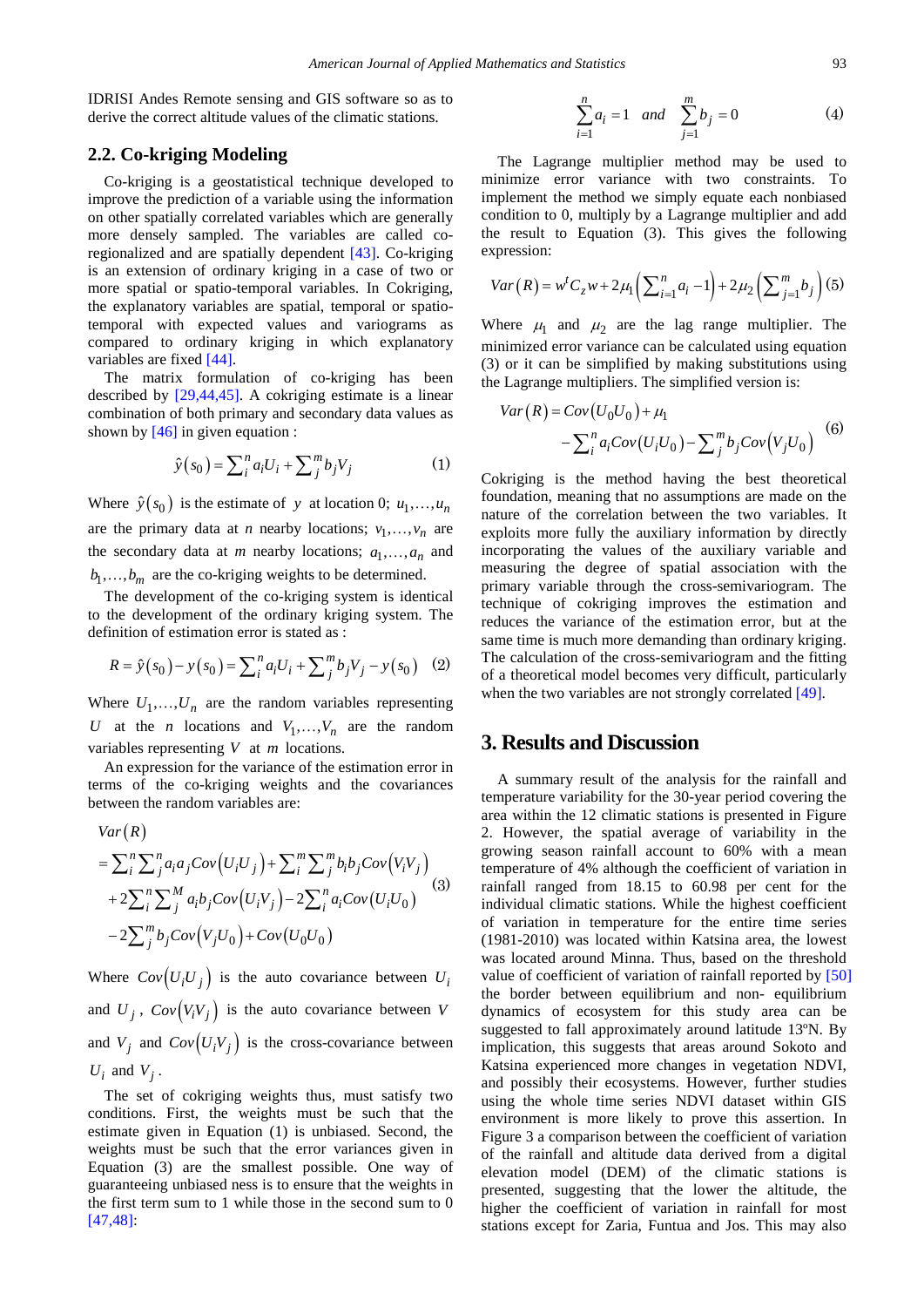require further analysis to clearly confirm this. On the other hand, results from the prediction model using CoKriging for NDVI and other climatic dataset are presented in Figures 4-9.



**Figure 2.** Computed Coefficient of Variation of the climatic variables (1981-2010)



**Figure 3.** Comparison of Coefficient of Variation of rainfall and altitude for the climatic stations (1981-2010)



**Figure 4.** Fitted direct and cross variograms for NDVI and Rainfall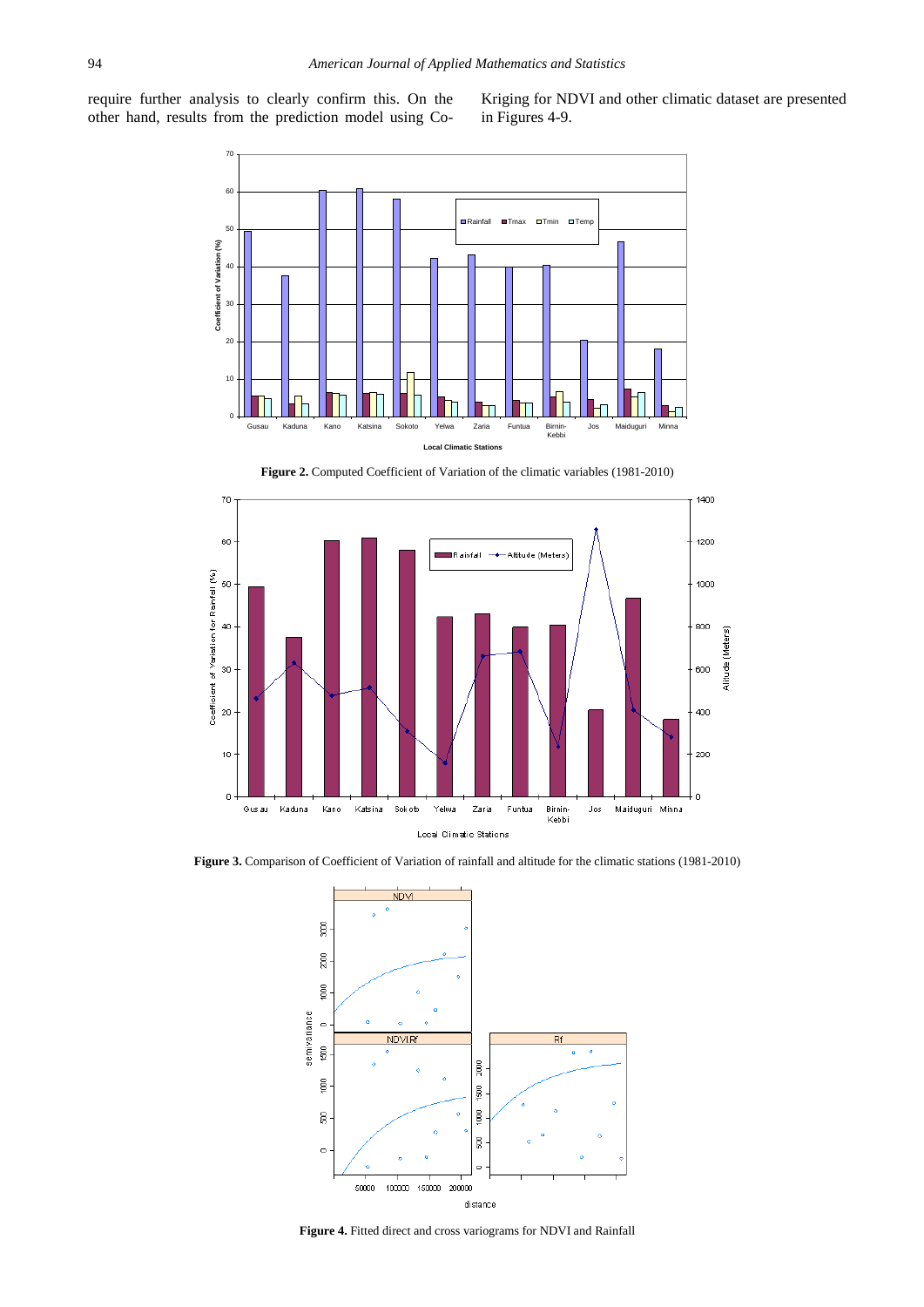

**Figure 5.** NDVI Co-kriging Prediction

**Co-kriging NDVI Variance** 







**Figure 7.** Rainfall Co-kriging Prediction

**Co-kriging Rainfall Var** 

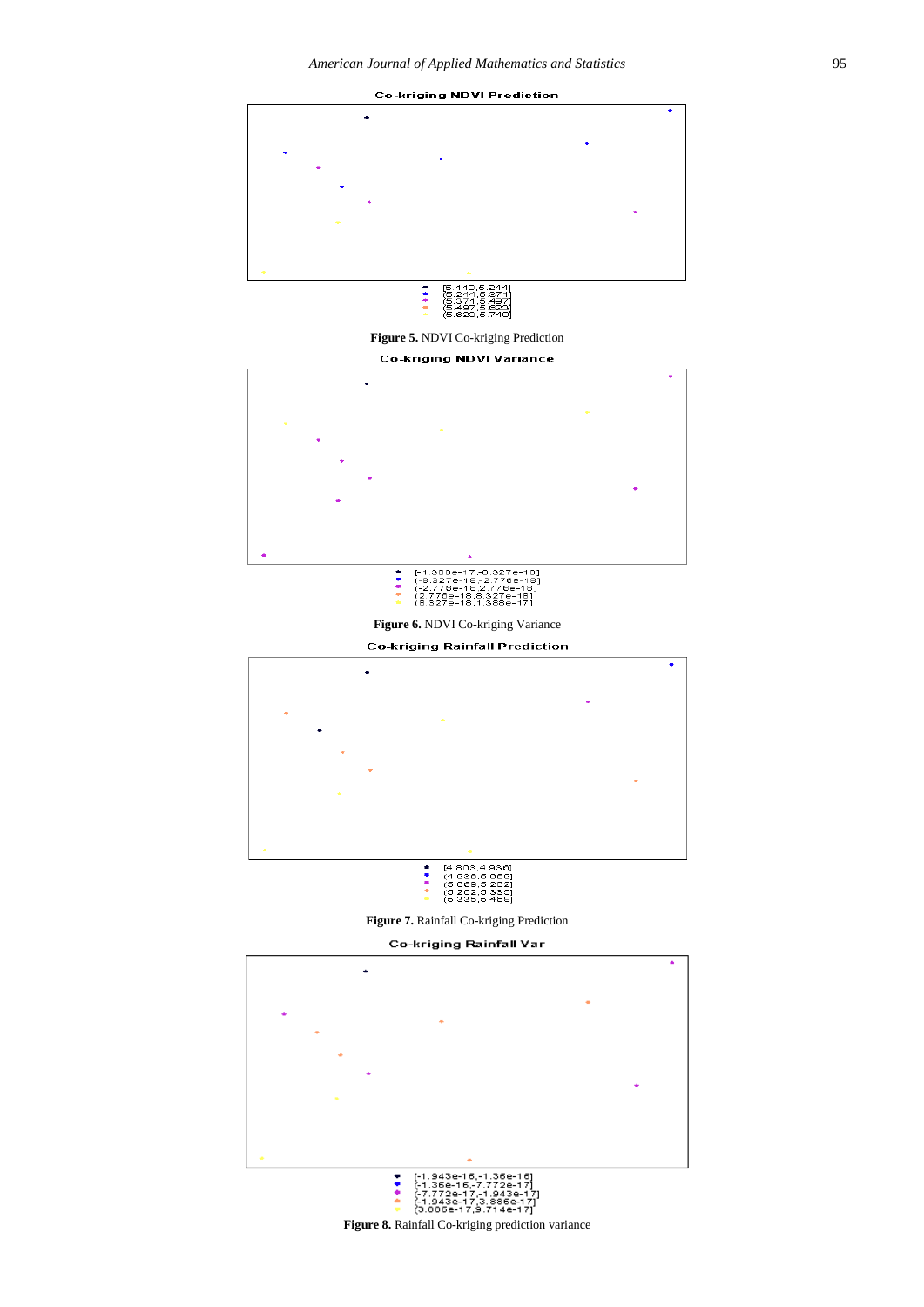**Co-kriging NDVI and Rainfall** 



**Figure 9.** NDVI and Rainfall Co-kriging predictions error

From the results presented in Figures 5 and 7, NDVI and Rainfall prediction are higher for Jos, Kaduna, Yelwa and Minna falling in the southern part of the study area with lower values portraying northern part of the study area falling in Sokoto, Kano, Katsina and Maiduguri. With regards to the variance (Figures 6 and 8), the northern part of the study area has higher NDVI variance, while the southern part of the study area has moderately NDVI variance, and for rainfall, there were significantly lower variability around Sokoto than what was obtained from remaining part of the study area. This is suggest that the southern part of the study area experienced less changes in both vegetation and possibly climatic impacts spatially compared to the northern part of the study area. However, a comparison between rainfall and altitude in Figure 3 suggests that the higher the altitude the lower the variability in rainfall particularly for Birnin-Kebbi, Yelwa and Jos.

It can also be seen generally from the prediction results in Figures 6 and 8 that for all the areas under study, that the higher prediction variance values particularly for vegetation NDVI and rainfall are located in the southern part of the study area particularly around Kaduna, Minna, and Jos as compared to the northern part of the study area falling around Maiduguri, Sokoto and Katsina which indicated relatively lower predictive values in variability.

### **4. Conclusion**

From this assessment it can be seen that the applicability of cokriging to the study of vegetation NDVI and other climatic variables in northern Nigeria is possible. The spatial distribution of climate variables in the study area was shown to be influenced by external forces and possibly by elevation and topography which ranges from 161 meters around Yelwa to about 600m in the midnorthern portion of the study area and over 1200 meters around Jos. This relationship between NDVI and some climatic variables for this study area is hereby tested using CK method of data interpolation. However, it has to be pointed out that the modelling approach utilised a limited number of available climatic stations within the study area, although this could have been extended for more spatial spread towards the North-eastern part of the country for better predictive results if data and more stations were available. Further studies should be undertaken using the NDVI dataset (since they are rastersised time-series dataset) in a GIS environment to buttress the view that

there were changes in the general ecosystems within the study area.

# **Acknowledgements**

The Researchers are grateful to Clarks Lab for providing the NOAA/NASA – MODIS/NDVI/EVI/CMD monthly dataset as well as the USGS for the use of the 90 meter DEM derived from the Shuttle Radar Topography Mission instrument which were all utilised in this study. They are also grateful to Nigerian Meteorological Agency (NIMET) for providing the rainfall and temperature data.

## **List of Abbreviations**

| CMD          | Climate Modelling Grid                  |             |            |
|--------------|-----------------------------------------|-------------|------------|
| CK           | Cokriging                               |             |            |
| DEM          | <b>Digital Elevation Model</b>          |             |            |
| EVI          | <b>Enhanced Vegetation Index</b>        |             |            |
| GIS          | Geographical Information Systems        |             |            |
| GWR          | Geographically Weighted Regression      |             |            |
| <b>IGPB</b>  | International Geosphere Biosphere       |             |            |
|              | Programme                               |             |            |
| <b>MODIS</b> | Moderate Resolution                     |             | Imaging    |
|              | Spectrometer                            |             |            |
| <b>NASA</b>  | <b>National</b>                         | Aeronautics | Space      |
|              | Administration                          |             |            |
| <b>NDVI</b>  | Normalised                              | Difference  | Vegetation |
|              | Index                                   |             |            |
| OLS          | <b>Ordinary Least Square</b>            |             |            |
| <b>SRTM</b>  | <b>Shuttle Radar Topography Mission</b> |             |            |
| Tmax         | Maximum Temperature                     |             |            |
| Tmin         | Minimum Temperature                     |             |            |
| USGS         | <b>United States Geological Survey</b>  |             |            |

# **References**

<span id="page-6-0"></span>[1] Adejuwon, J., Azar, C., Baethgen, W., Hope, C,. Moss, R., Leary, N., Richels, R., van Ypersele, J.-P., Kuntz-Duriseti, K. and, Jones, R.N. "Overview of Impacts, Adaptation, and Vulnerability to Climate Change". (Editors: McCarthy, J. J., Canziani, O. F., Leary, N. A., Dokken, D. J. and White, K. S.) Contribution of Working Group II to the Third Assessment Report of the Intergovernmental Panel on Climate Change (IPCC), Cambridge University Press, 75-103, 2001.

http://grida.no/climate/ipcc\_tar/wg2/pdf/wg2TARchap1.pdf.

<span id="page-6-1"></span>[2] Swart, R. L.; Bernstein, M.; Ha-Duong, and Petersen, A. "Agreeing to disagree: Uncertainty management in assessing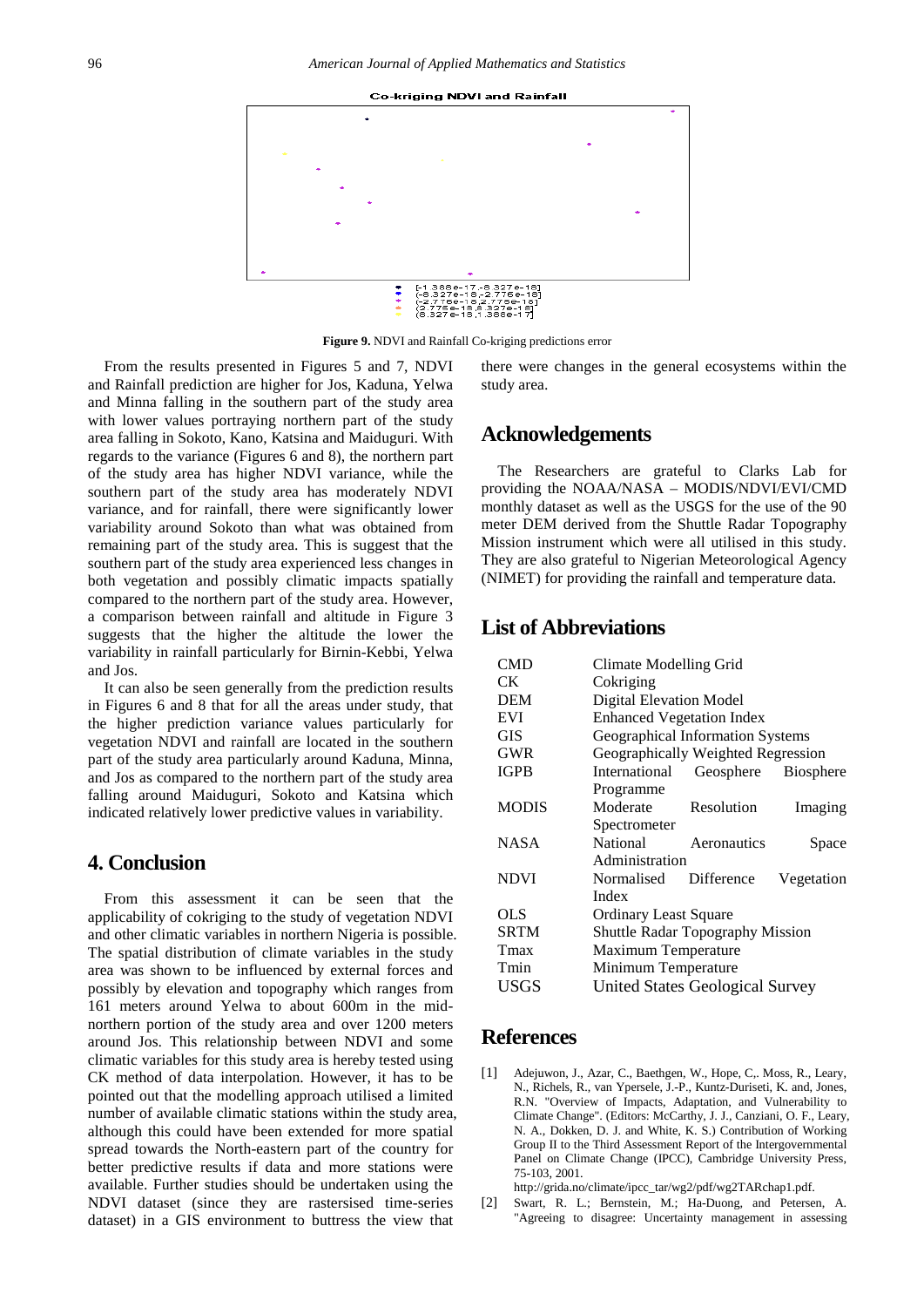climate change, impacts and responses by the IPCC. In. Climate Change. 92, 1-29, 2009.

- <span id="page-7-0"></span>[3] Burton, I., Challenger, B., Huq, S., Klein R. J. T., Yohe, G., Adger, N., Downing, T., Harvey, E., Kane, S., Parry, M., Skinner, M., Smith, J., and Wandel, J. "Adaptation to Climate Change in the context of Sustainable Development and Equity". Intergovernmental Panel on Climate Change (IPCC). Cambridge University Press, 778-912, 2001. http://grida.no/climate/ipcc\_tar/wg2/pdf/wg2TARchap18.pdf
- <span id="page-7-1"></span>[4] The United Nations Convention to Combat Desertification (UNCCD) 2004: "A carrying pillar in the global combat against land degradation and food insecurity". Background paper for the San Rossore meeting 'Climate change: a new global vision. Pisa, Italy, 15-16 July, 2004.
- <span id="page-7-2"></span>[5] Hulme, M. and Kelly, M. "Exploring the links between desertification and climate change". *Environment,* 35(6), 4-45, 1993.
- <span id="page-7-3"></span>[6] Intergovernmental Panel of Climate Change (IPCC), 2001. *Third assessment report of the Intergovernmental Panel on Climate Change working group II*. 2001.
- http://grida.no/publications/other/ipcc\_tar/?src=/climate/ipcc\_tar/
- <span id="page-7-4"></span>[7] Tucker, C. J.; Dregne, H. E. and Newcomb, W. W. "Expansion and Contraction of the Sahara desert from 1980 to 1990". *Science,*  253, 299-301, 1991a.
- [8] Tucker, C. J.; Newcomb, W. W. and Dregne, H. E. "AVHRR data sets for determination of desert spatial extent". *International Journal of Remote Sensing,* 15, 3547-3565, 1994.
- <span id="page-7-5"></span>[9] The Nigerian Vanguard Newspaper. "Special Report on Desertification in Nigeria: The sun eats our land". Tuesday May 3, 2010.
- <span id="page-7-6"></span>[10] Soussan, J. G. and Millington, A. C. "Forest, Woodlands and Deforestation". (Editors, Mannion, A. M. and Bowlby, S. R), *Environmental Issues in the 1990s*. New York, John Wiley and Sons Ltd. 21-36. 1992.
- [11] Srivastava, S. K.; Jayaraman, V.; Rao, N. P. P.; Manikiam, B. and Chandrasekhar, M. G. "Interlinkages of NOAA/AVHRR derived integrated NDVI to seasonal precipitation and transpiration in drylands tropics". *International Journal of Remote Sensing,* 18, 2931-2952, 1997*.*
- [12] Stone, T. A.; Schlesinger, P.; Houton, R. A. and Woodwell, G. M. "A Map of the Vegetation of South America based on Satellite Imagery". *Photogrammetric Engineering and Remote Sensing,* 60, 541-551, 1994.
- [13] Tucker, C. J.; Holben, B. N. and Goff, T. E. "Intensive Forest Clearing in Randonia, Brazil as detected by satellite remote sensing". *Remote Sensing of Environment*, 15, 255-261, 1984.
- [14] Tucker, C. J.; Newcomb, W. W.; Los, S. O. and Prince, S. D. "Mean and Inter-Year Variation of growing-season Normalised Difference Vegetation Index for the Sahel 1981-1989". *International Journal of Remote Sensing*, 12, 1133-1155, 1991b.
- [15] Turner, M. G. "Spatial and Temporal analysis of landscape patterns". *Landscape Ecology,* 4, 21-30, 1992.
- [16] Turner II, B. L. "Local faces, Global flows : The role of land use and land cover in Global Environmental change". *Land Degradation and Rehabilitation.,* 5**,** 71-78, 1994.
- <span id="page-7-7"></span>[17] Nicholson, S. E.; Davenport, M. L. and Malo, A. R. "A comparison of the vegetation response to precipitation in the Sahel and East Africa, using normalized difference vegetation index from NOAA AVHRR". *Climatic Change,*. 17(2), 209-241, 1990.
- <span id="page-7-8"></span>[18] Dye, D. G., and Tucker, C. J. "Seasonality and trends of snowcover, vegetation index, and temperature in northern Eurasia". *Geophysical Research Letters*. 30 (7): Art. No. 1405, 2003.
- [19] Vicente-Serrano, S. M.; Grippa, M.; Delbart, N.; Toan, T. L. and Kergoat, L. "Influence of seasonal pressure patterns on temporal variability of vegetation activity in central Siberia". *International Journal of Climatology*. 26, 303-321, 2006.
- <span id="page-7-9"></span>[20] Kawabata, A.; Ichii, K. and Yamaguchi, Y. "Global monitoring of interannual changes in vegetation activities using NDVI and its relationships to temperature and precipitation<sup>"</sup>. *International Journal of Remote Sensing*. 22, 1377-1382, 2001.
- <span id="page-7-10"></span>[21] Xiao and Moody, "Geographical distribution of global greening trends and their climatic correlates: 1982-1998". *International Journal of Remote Sensing*. 26, 2371-2390, 2005.
- <span id="page-7-11"></span>[22] Subyani A. M. "On the Space-Time Variogram Models. An application to Seasonal Precipitation". *Proceeding of International Ass. of Math. Geology (IAMG 2001),* Cancun, Mexico. http://www.kgs.ku.edu/conference/IAMG/sessions/D/subyani.html.
- <span id="page-7-12"></span>[23] Maselli, F. "Improved estimation of environmental parameters through locally calibrated multivariate regression analyses". *Photogrammetric Engineering and Remote Sensing,* 68, 1163- 1171, 2002.
- <span id="page-7-13"></span>[24] Fotheringham, A. S., Brunsdon, C., and M. E., Charlton. "*Geographically Weighted Regression: The Analysis of Spatially Varying Relationships"*, Chichester: Wiley, 2002.
- <span id="page-7-14"></span>[25] Foody, G. M. "Geographical weighting as a further refinement to regression modelling: An example focused on the NDVI– precipitation relationship". *Remote Sensing of Environment,* 88, 283-293, 2003.
- <span id="page-7-15"></span>[26] Fei, Y., and S. S. Roy. "Analysis of the relationship between NDVI and Climate variables in Minnesota using geographically weighted regression and spatial interpolation". ASPRS Annual Conference Florida, May 7 - 11, 2007.
- <span id="page-7-16"></span>[27] Mainguet, M. "Aridity: drought and human development". Berlin, Springer-Verlag, 1999.
- <span id="page-7-17"></span>[28] Shahabi H., Ahmad B., Mokhtari, M. H. and Zadeh, M. A. "Detection of urban irregular development and green space destruction using normalized difference vegetation index (NDVI), principal component analysis (PCA) and post classification methods: A case study of Saqqez city". *International Journal of the Physical Science,* 7(17), 2587-2595, 2012.
- <span id="page-7-18"></span>[29] Journel, A. G. and Huijbregts, C. J. "Mining Geostatistics". Academic Press, Inc., London, 1978.
- [30] Goovaerts, P. "Geostatistics for Natural Resources Evaluation". Oxford University Press, New York, 1997.
- [31] Goovaerts, P. "Geostatistics in soil science: state-of-the-art and perspectives". *Geoderma,* 89, 1-46, 1999.
- <span id="page-7-19"></span>[32] Tabios, G. Q. and Salas, J. D. "A comparative analysis of techniques for spatial interpolation of precipitation". *Water Resources. Bulletin*. 21 (3), 365-380, 1985.
- [33] Phillips, D. L., Dolph, J. and Marks, D. "A comparison of geostatistical procedures for spatial analysis of precipitations in mountainous terrain". *Agr. Forest Meteor,* 58, 119-141, 1992.
- <span id="page-7-20"></span>[34] Dirks, K.N., Hay, J. E., Stow, C. D. and Harris, D. "Highresolution studies of rainfall on Norfolk Island Part II: interpolation of rainfall data". *Journal of Hydrology.* 208, (3-4), 187-193, 1998.
- <span id="page-7-21"></span>[35] Borga, M., Vizzaccaro, A. "On the interpolation of hydrologic variables: formal equivalence of multiquadratic surface fitting and kriging". *Journal of Hydrology,* 195 (1-4), 160-171, 1997.
- <span id="page-7-22"></span>[36] Creutin, J. D., Delrieu, G. and Lebel, T. "Rain measurement by raingauge-radar combination: a geostatistical approach". *Journal of Atmospheric Oceanic Tech*., 5 (1), 102-115, 1988.
- [37] Azimi-Zonooz, A., Krajewski, W. F., Bowles, D. S. and Seo, D. J. "Spatial rainfall estimation by linear and non-linear cokriging of radar-rainfall and raingauge data. *Stochastic Hydrol. Hydraul,* 3, 51-67, 1989.
- <span id="page-7-23"></span>[38] Raspa, G., Tucci, M. and Bruno, R. "Reconstruction of rainfall fields by combining ground raingauges data with radar maps using external drift method". (Editors: Baafi,E. Y., Schofield, N. A.). *Geostatistics Wollongong '96*, Kluwer Academic, Dordrecht, 941- 950, 1997.
- <span id="page-7-24"></span>[39] Hevesi, J. A., Flint, A. L., Istok, J. D., 1992a. Precipitation estimation in mountainous terrain using multivariate geostatistics. Part I: structural analysis. *Journal of Applied Meteorology.* 31, 661-676, 1992a.
- [40] Hevesi, J. A., Flint, A. L. and Istok, J. D. "Precipitation estimation in mountainous terrain using multivariate geostatistics. Part II: Isohyetal maps. *Journal of Applied Meteorology*, 31, 677–688, 1992b.
- <span id="page-7-25"></span>[41] Daly, C., Neilson, R. P. and Phillips, D. L. "A statistical topographic model for mapping climatological precipitation over montainous terrain". *Journal of Applied Meteorology,* 33 (2), 140- 158, 1994.
- <span id="page-7-26"></span>[42] Abtew, W., Obeysekera, J. and Shih, G. "Spatial analysis for monthly rainfall in South Florida". *Water Resources Bulletin,* 29(2): 179-188, 1993.
- <span id="page-7-27"></span>[43] McBratney, A. B. and Webster, R. "Optimal interpolation and isarithmic mapping of soil properties: V. Coregionalization and multiple sampling strategy". *Journal of Soil Science*, 34, 137-162, 1983.
- <span id="page-7-28"></span>[44] Myers D. E. "Matrix formulation of cokriging". *Mathematical Geology,* 14, 249-257. 1982.
- [45] Myers, D. E. "Estimation of Linear Combinations and Cokriging". *Mathematical Geology,* 1(5), 633-637. 1983.